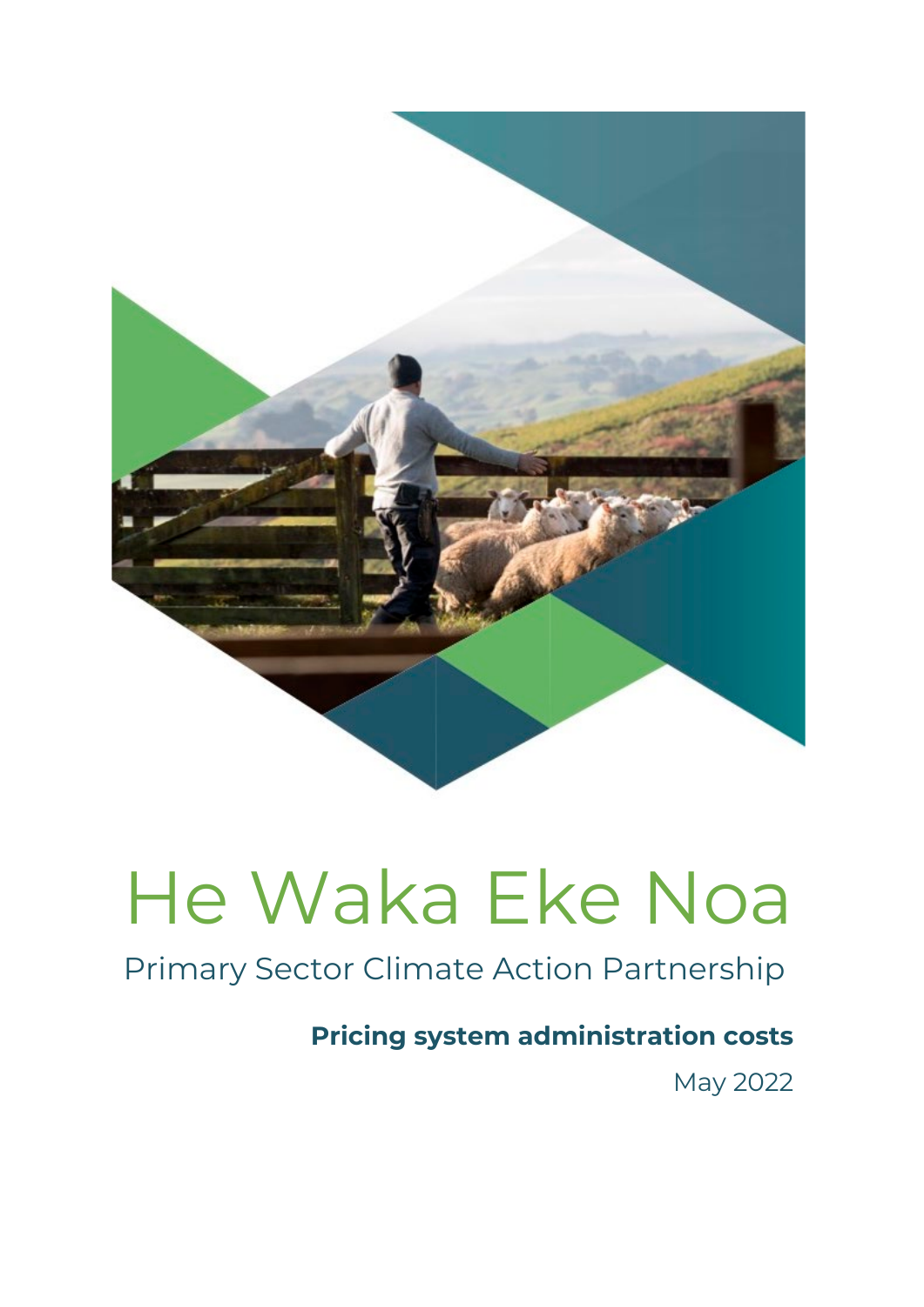Primary Sector Climate Action Partnership

## **Contents**

| Processor-level Hybrid Levy with Emissions/Sequestration Management Contracts7                |
|-----------------------------------------------------------------------------------------------|
|                                                                                               |
|                                                                                               |
|                                                                                               |
|                                                                                               |
|                                                                                               |
|                                                                                               |
| Processor-level Hybrid Levy with Emissions and Sequestration Management Contracts (Processor- |
|                                                                                               |
|                                                                                               |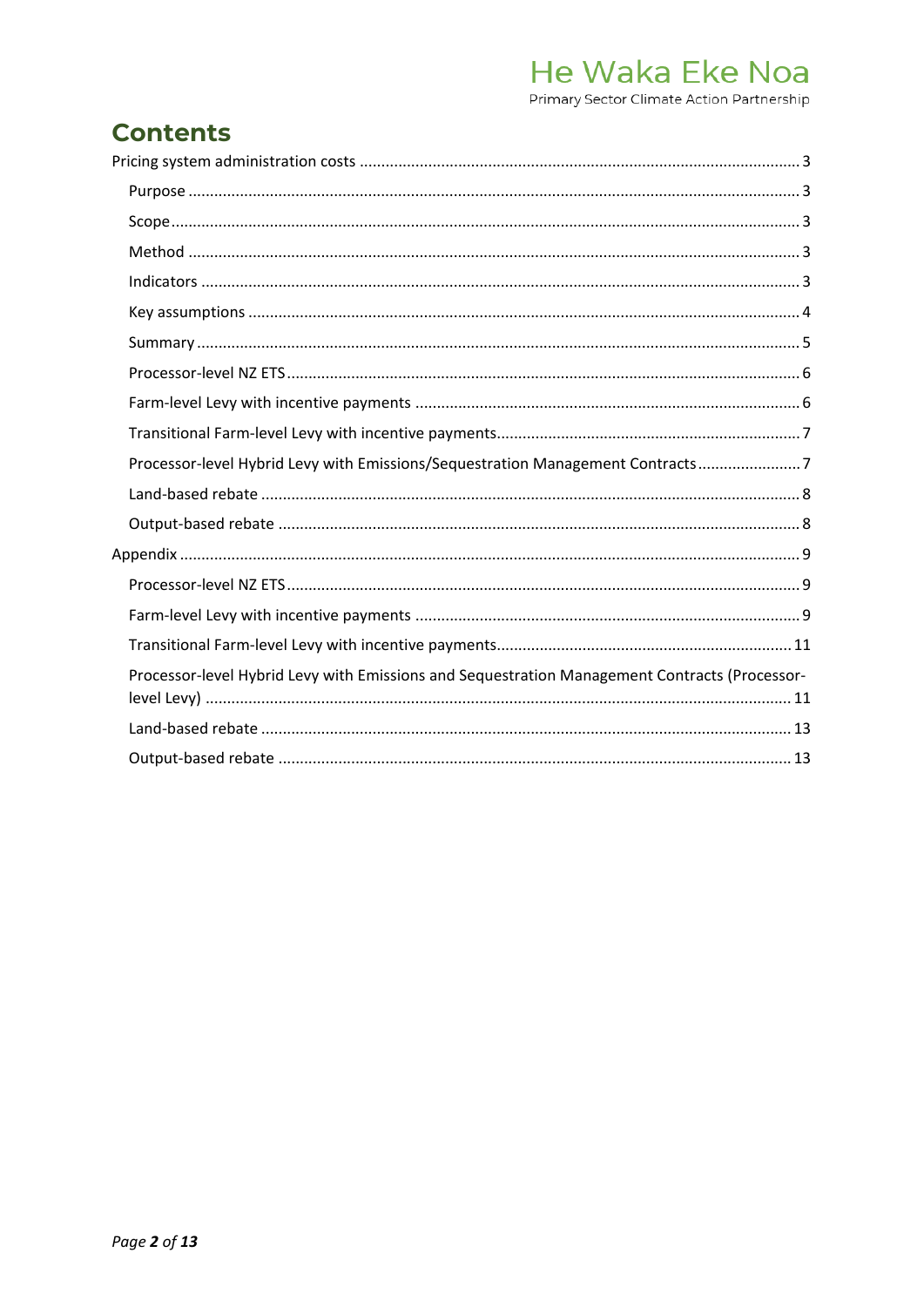Primary Sector Climate Action Partnership

# <span id="page-2-0"></span>**Pricing system administration costs**

### <span id="page-2-1"></span>Purpose

The administration cost analysis compares the estimated establishment and operational costs for the Processor-level NZ ETS, Farm-level Levy and Processor-level Hybrid Levy with Emissions/Sequestration Management Contracts(EMC and SMC). The Farm-level Levy with an output-based rebate and land-based rebate has also been included in the analysis*.*

#### <span id="page-2-2"></span>Scope

The scope of the analysis is the overall administration cost to New Zealand of implementing a pricing system on agricultural emissions. Cost considerations include:

- **Farmer -** Time spent understanding obligations, responsibilities, and opportunities of the pricing system; measuring and recording additional data requirements; annually reporting and providing evidence for audit.
- **Processor -** Time and cost of reporting, paying the charge, alongside other associated costs.
- **Implementation Agency -** Cost of the IT system build; time spent administering the pricing system, including related science and policy; time spent undertaking audit and enforcement.

The costs of emissions, mitigations or production losses are excluded from the analysis, as are the wider economic impacts. These costs are assessed through the economic modelling and case study analyses.

#### <span id="page-2-3"></span>Method

To develop the administration cost estimates, information was drawn from existing published data and reports. Discussions were also held with government agencies, sector groups, processors, regional councils, audit professionals, farm consultants, and reference group farmers.

The approach involved:

- Estimating system development capital and operational costs
- Estimating on-going system operation costs
- Estimating on-going science and policy costs
- Analysing a base case where each system runs smoothly to provide operational estimates for the pricing system and its related methodologies.
- Estimating where additional time or cost would be required based on poor understanding, errors, missed deadlines and contested decisions and compliance enforcement.

#### <span id="page-2-4"></span>Indicators

Three indicators have been used to enable a comparison of the options:

- **Establishment cost:** This includes the capital and operating costs for the first three years of the pricing system; these figures have not been inflation adjusted.
- **Average annual operating cost:** This includes operating costs through to 2030 (post the establishment phase), including amortisation and the capital charge; these figures have been inflation adjusted.
- **Present value (2022-2030):** This includes non-inflation adjusted establishment and operating costs through to 2030; the amortisation costs have been removed from the operating costs for this calculation.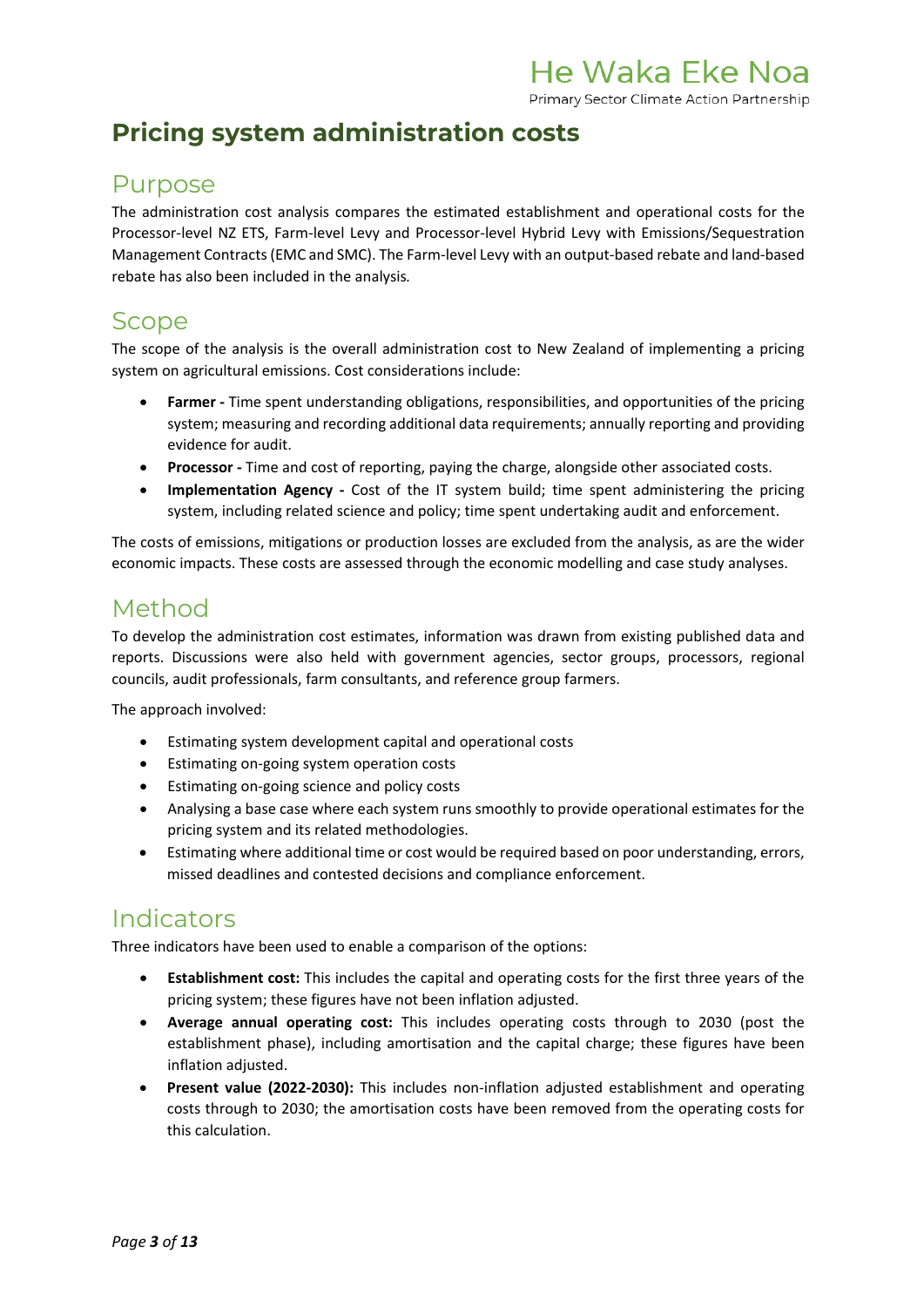#### <span id="page-3-0"></span>Key assumptions

A detailed explanation of the assumptions used for each analysis is provided in the Appendix.

The **establishment costs** are significantly impacted by the cost of the IT system. The IT system business case is yet to be developed for the Farm-level Levy or the Processor-level Hybrid Levy with EMC and SMC, so the costs provided are high-level estimates only. The IT system for the farm-level system will need to include a Client Relationship Management (CRM) system with web-based interface; geospatial mapping and recording system; data input and storage system (including document capture capability); calculation engine (including calculation of emissions liabilities, sequestration rewards, incentive payments); payment system; a compliance tracking system; and API data integration capability with other farm software or calculation tools. The Processor-level Hybrid Levy with EMC/SMC may have similar needs. The ranges provided in the analysis include a contingency of 20% and 60%. The price has been informed by previous government and private sector IT project costs of similar complexity and scale.

There may be an opportunity to rationalise components of the IT system build, e.g., through leveraging the NZ ETS infrastructure for sequestration or linking the CRM and payment to the IRD system. The feasibility of these options will be assessed as part of the detailed business case.

The **operational costs** are significantly impacted by the on-going farmer reporting costs. The dairy sector already captures most of the farm data requirements for the Farm-level Levy pricing methodologies; the additional time of five hours for the simple method and 10 hours for the detailed method reflects the need for more robust data capture and improved record keeping alongside annual reporting time.

Farm data requirements are more challenging for the red meat sector given the current spread of data capture and reporting practices. The additional time for the simple method is also estimated at five hours, and a range of 25 to 75 hours is used for the detailed method. While farm financial systems in conjunction with fertiliser company records capture most of the required data for the simple method, for the detailed method there will be a need for much improved data capture and record keeping; this will impose an increased operational cost upon many of the farms that could benefit from using the detailed method.

Increased uptake of farm data recording and management software and establishing API data integration capability with the central calculation engine, has the potential to significantly decrease the reporting costs over time for both farmers and the system administrator.

The **operational costs** are also significantly impacted by the approach and uptake assumptions for the farm-level simple versus detailed methodology and processor-level EMC actions versus benchmarking methods.

Processor market sustainability programme data, sector farm segmentation data (innovators and early adopters) and the Sectoral impact report's uptake data (that assumes economically rational behaviour) were used to inform the uptake assumptions used.

For the Processor-level Hybrid Levy EMC, the potential for collectives or new technology providers to apply for an EMC was also considered as these could greatly increase uptake rates.

Action only and benchmarking only analyses were used to estimate the likely range of administration costs for the EMC approach.

Another key point of difference for the Processor-level Hybrid Levy EMC operational costs is the voluntary nature of the EMC and its provision of a reward; this results in much lower compliance and reporting costs (less incidence of failure to register and report) in comparison to the farm-level reporting system.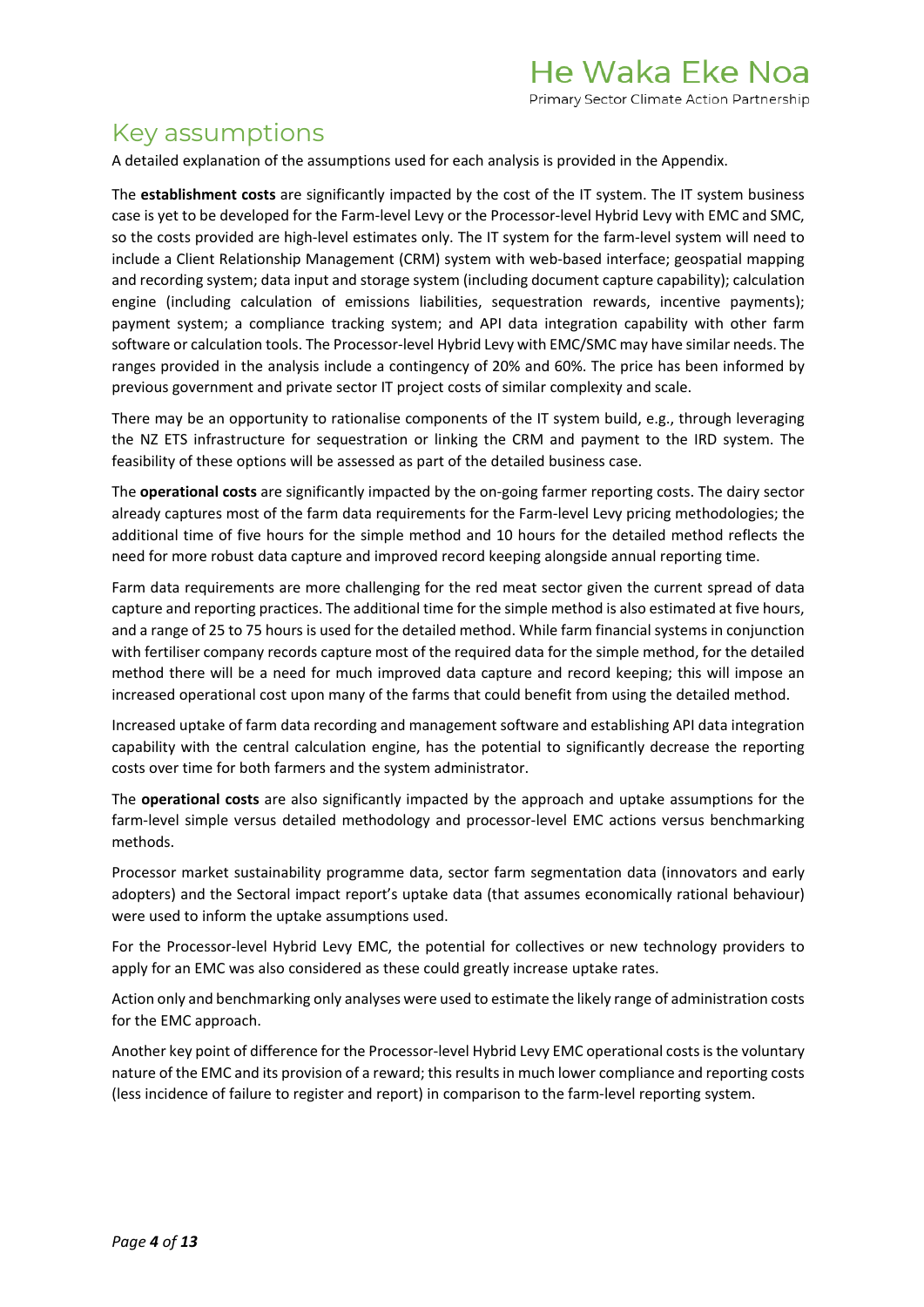#### <span id="page-4-0"></span>Summary

Table 1 provides a comparative summary of the administration costs (farmer, processor, and programme administrator) for each of the pricing system options. Where applicable the costs are shown as a range.

| Table 1: Summary analysis of administrative costs |  |  |  |
|---------------------------------------------------|--|--|--|
|---------------------------------------------------|--|--|--|

|                                                       |                                         | <b>Establishment</b><br>cost (capital &<br>operating) | <b>Average annual</b><br>operating cost to<br>2030 | <b>Present value</b><br>of the cost<br>$(2022 - 2030)$ |
|-------------------------------------------------------|-----------------------------------------|-------------------------------------------------------|----------------------------------------------------|--------------------------------------------------------|
| <b>Processor-level NZ</b>                             | Administrator                           | \$3m                                                  | \$2m                                               | $-$ \$50 $m$                                           |
| <b>ETS</b>                                            | Processor                               |                                                       | \$8m                                               |                                                        |
|                                                       | <b>Total</b>                            |                                                       | \$10m                                              |                                                        |
| <b>Farm-level Levy</b>                                | Administrator                           | \$117m to                                             | \$41m to \$45m                                     | -\$292m to                                             |
|                                                       | Farmer                                  | \$141m                                                | \$28m to \$39m                                     | $-5348m$                                               |
|                                                       | <b>Total</b>                            |                                                       | \$69m to \$84m                                     |                                                        |
| <b>Incentive</b>                                      | Administrator                           | \$6m to \$7m                                          | \$1.5m                                             | $-59m$ to                                              |
| payments                                              | Farmer                                  |                                                       | \$0.5m                                             | $-$10m$                                                |
| (additional<br>payments for new<br>technology uptake) | <b>Total</b>                            |                                                       | \$2m                                               |                                                        |
| <b>Transitional Farm-</b>                             | Administrator                           | \$114m to                                             | \$32m to \$36m                                     | $-5221m$ to                                            |
| level Levy                                            | Farmer                                  | \$144m                                                | \$19m                                              | $-$ \$256 $m$                                          |
|                                                       | <b>Stage 1 Total</b><br>$(2025 - 2027)$ |                                                       | \$51m to \$55m                                     |                                                        |
|                                                       | Administrator                           |                                                       | \$43m to \$47m                                     |                                                        |
|                                                       | Farmer                                  |                                                       | \$27m to \$37m                                     |                                                        |
|                                                       | <b>Stage 2 Total</b><br>$(2027 - 2030)$ |                                                       | \$70m to \$84m                                     |                                                        |
| Processor-level                                       | Administrator                           | \$4m                                                  | \$2m                                               | $-531m$                                                |
| <b>Hybrid Levy</b>                                    | Processor                               |                                                       | \$4m                                               |                                                        |
|                                                       | <b>Total</b>                            |                                                       | \$6m                                               |                                                        |
| Emissions/                                            | Administrator                           | \$75m to \$125m                                       | \$25m to \$41m                                     | $-$144m to$                                            |
| <b>Sequestration</b>                                  | Farmer                                  |                                                       | \$8m to \$19m                                      | $-5251m$                                               |
| <b>Management</b><br>Contract (EMC and<br>SMC)        | <b>Total</b>                            |                                                       | \$33m to \$60m                                     |                                                        |
| <b>Farm-level Levy</b>                                | Administrator                           | \$124m to                                             | \$43m to \$48m                                     | $-$ \$314 $m$ to                                       |
| with land-based                                       | Farmer                                  | \$150m                                                | \$31m to \$42m                                     | $-5375m$                                               |
| rebate                                                | <b>Total</b>                            |                                                       | \$74m to \$90m                                     |                                                        |
| <b>Farm-level Levy</b>                                | Administrator                           | \$118m to                                             | \$41m to \$45m                                     | $-$ \$297 $m$ to                                       |
| with output-based                                     | Farmer                                  | \$144m                                                | \$30m to \$41m                                     | $-5353m$                                               |
| rebate                                                | <b>Total</b>                            |                                                       | \$71m to \$86m                                     |                                                        |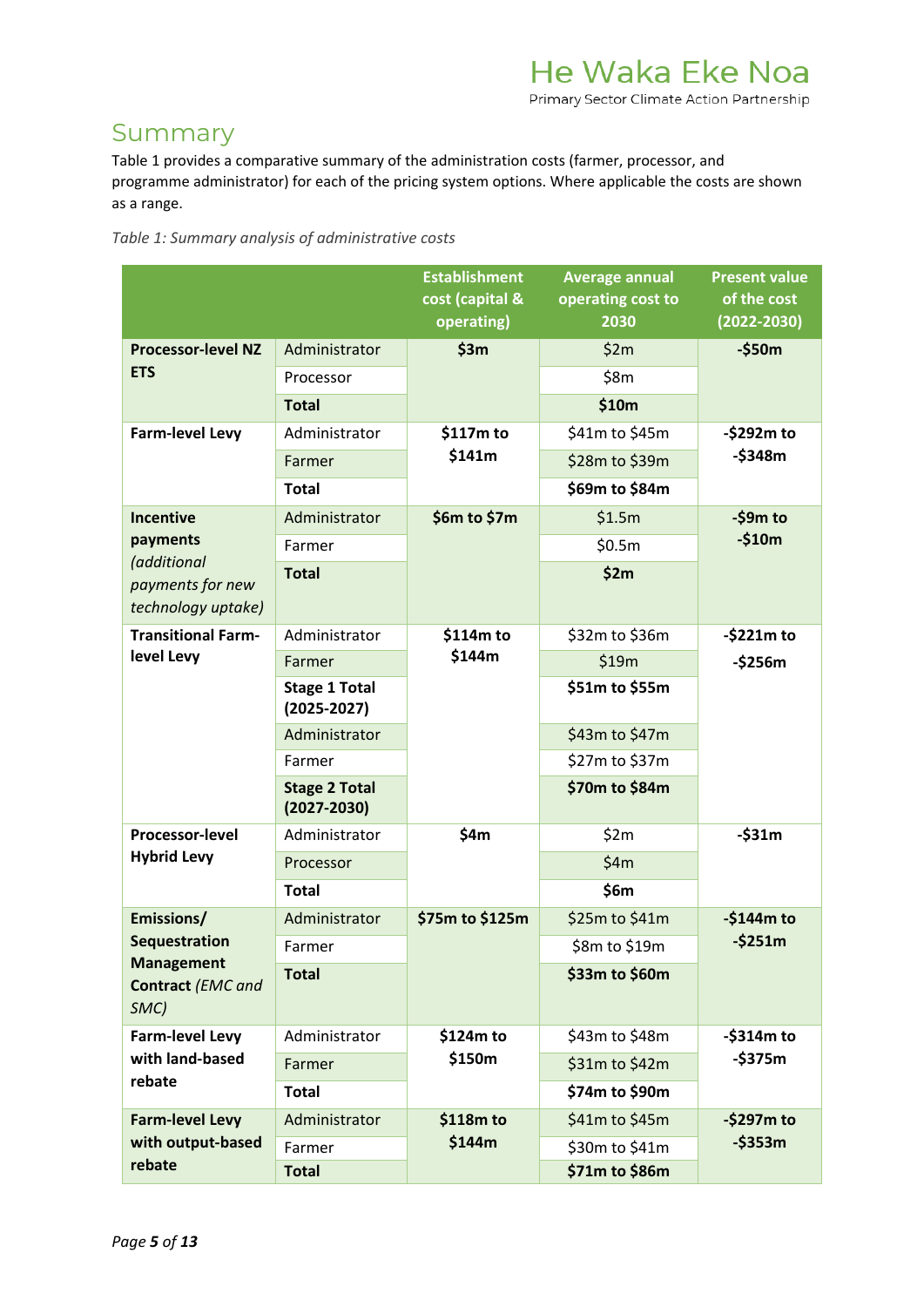## <span id="page-5-0"></span>Processor-level NZ ETS

The administration costs for the Processor-level NZ ETS result in an estimated average operating cost through to 2030 of \$10 million per annum (\$8 million for processors and \$2 million for programme administration). The estimated establishment cost is \$3 million and the present value (PV) between 2022 and 2030 -\$50 million.

The programme administrator will face minimal cost for the updating of the NZ ETS, however, there are some one-off costs associated with setting up the agricultural system. After this, the costs relate to ongoing regulation and methodology (output emission factor) development and system operation including registration, reporting, payment, audit, and compliance.

The processor costs relate to reporting, passing on the cost to farmers; negotiation of free allocation; purchase of NZU and hedging costs.

Processor costs will increase over time with the price of carbon, for example at double the carbon price the processor administration costs (specifically brokerage fees associated with NZU purchase and hedging) increase by approximately 50%.

An EMC revenue recycling option has not been included, as the NZ ETS system in combination with the processor point of obligation, requires processors to purchase NZU to offset their emissions.

## <span id="page-5-1"></span>Farm-level Levy with incentive payments

The administration costs for the Farm-level Levy result in an estimated average operating cost through to 2030 of \$69 - \$84 million per annum (\$28 - \$39 million for farmers and \$41 - \$45 million for programme administration). The estimated establishment cost is \$117 - \$141 million and the PV for 2022 to 2030 ranges between -\$292 and -\$348 million.

When the incentive payments (additional payments for new technology uptake) are included, there is an additional operating cost of \$2 million per annum (\$0.5 million for farmers and \$1.5 million for programme administration) and an additional establishment cost of \$6 - \$7 million. It is assumed that the incentive payments are based on approved actions and incorporated within the calculator.

The Implementation Agency will incur significant costs from 2023 for the scope and build of the IT system; development of detailed regulations, methodologies, and guidance; hire and training of staff; and registering participants. After 2025, the focus moves to the pricing system operation including registration, reporting, levy payment, audit, and compliance; noting an on-going IT build cost has also been incorporated.

On-farm (administration) costs start from 2025 and consider the time and effort required to measure and report emissions and sequestration, alongside audit costs. Farm costs relating to the time spent measuring and reporting emissions data for red meat farms, and how this cost may change over time as technology and automation improve, provide a key point of uncertainty for the analysis. Two scenarios have been modelled based on the range from the AgResearch report<sup>1</sup> and sector, processor, consultant, and farmer reference group feedback (25 and 75 hours for the detailed method).

The proposed emissions calculation detailed methodology has the potential to be refined to reduce farm costs. A high-level sensitivity analysis has shown that limiting the recording of liveweight to the point of sale has limited impact on the emissions calculation for some farm systems. The analysis also showed emissions factors for different breeds of sheep and cattle would need to be developed if industry averages

<span id="page-5-2"></span> $1$  AgResearch, 2021, Farmer inputs and verification options for He Waka Eke Noa emissions reporting.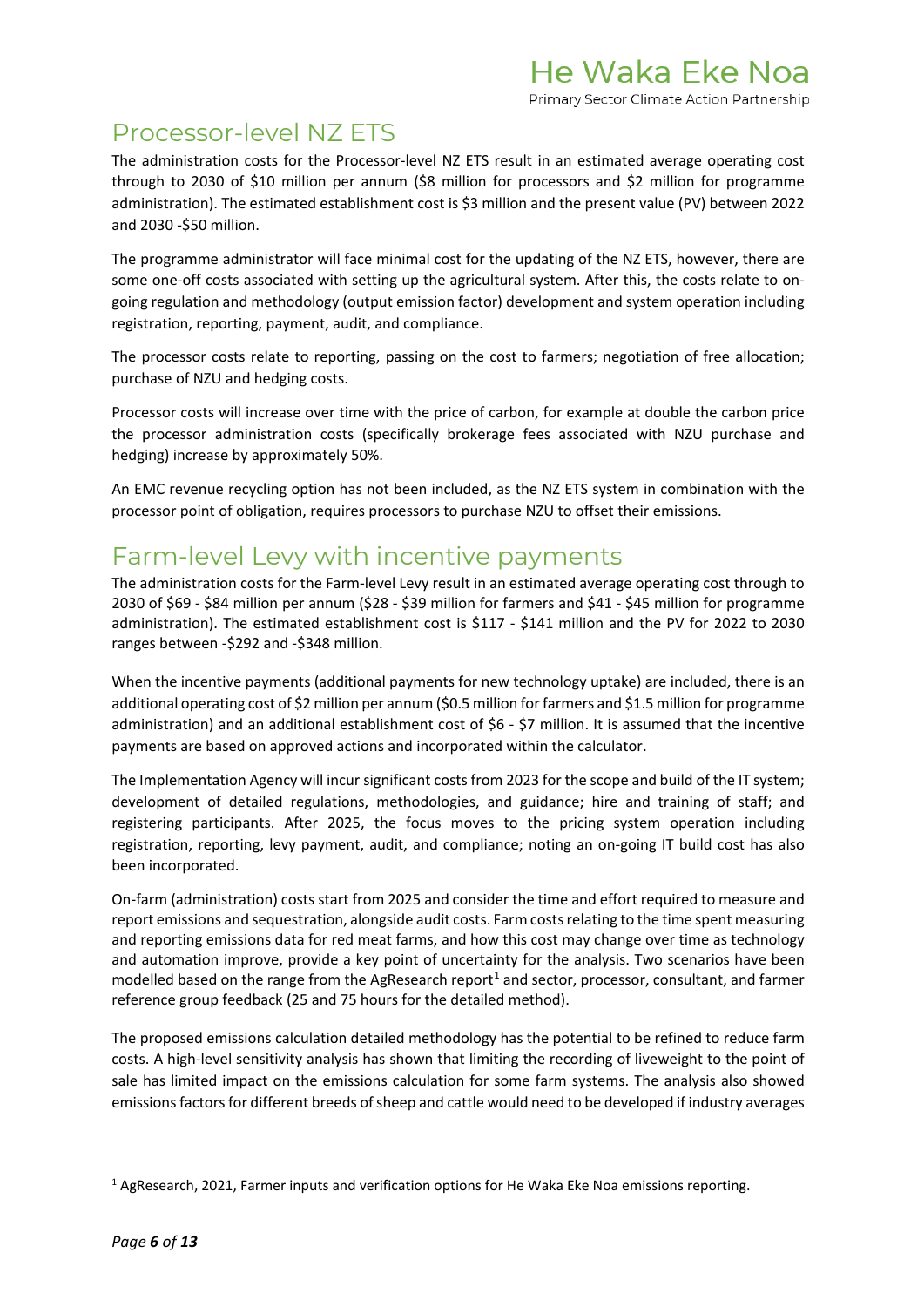Primary Sector Climate Action Partnership

are to be used instead of liveweight data, otherwise perverse outcomes will occur for those that farm smaller breeds.

Some of the farm data requirements may also link with other environmental policy initiatives such as Freshwater Farm Plans. However, as these plans are risk-based, detailed livestock data will likely not be required for some farms, i.e., an extensive red meat farm will likely have a focus on sediment reduction and detailed livestock data is not required for this. As the actual reporting requirements for Freshwater Farm Plans will likely be confirmed in mid-2022, potential data efficiencies have not been included.

Some of the farm data may also support improvements in farm productivity and profitability, e.g., the Red Meat Profit Partnership benchmarking work. This benefit has not been included in the analysis.

#### <span id="page-6-0"></span>Transitional Farm-level Levy with incentive payments

The administration costs for the Transitional Farm-level Levy system (Stage 1) results in an estimated average operating cost of \$51 million to \$55 million per annum (\$19 million for farmers and \$32 - \$36 million for programme administration). From 2027 these increase to similar levels to the Farm-level Levy, an estimated average operating cost through to 2030 of \$70 - \$84 million per annum (\$27 - \$37 million for farmers and \$43 - \$47 million for programme administration). The estimated establishment cost is \$114 - \$144 million and the PV for 2022 to 2030 ranges between -\$221 and -\$256 million.

When the incentive payments (additional payments for new technology uptake) are included, there is an additional operating cost of \$2 million per annum (\$0.5 million for farmers and \$1.5 million for programme administration) and an additional establishment cost of \$6 - \$7 million. It is assumed that the incentive payments are based on approved actions and incorporated within the calculator.

The key points to note are:

- The Transitional Farm-level Levy system (Stage 1) only has a simple calculator and limited sequestration which results in lower operating costs (\$36 million to \$58 million) for this two-year period.
- The Transitional Farm-level Levy (Stage 2) has operating costs which are comparable to the Farmlevel Levy costs.
- The IT system build costs occur over a four-year period instead of a two-year period.
- The PV of the cost is significantly reduced (\$71 million to \$92 million) due to the spreading of capital costs over a four-year period and reduced operating costs during Stage 1.

# <span id="page-6-1"></span>Processor-level Hybrid Levy with Emissions/Sequestration Management Contracts

The administration costs for the Processor-level Hybrid Levy result in an estimated average operating cost through to 2030 of \$6 million per annum (\$4 million for processors and \$2 million for programme administration). The estimated establishment cost is \$4 million and the PV for 2022 to 2030 is -\$31 million.

The processor costs are approximately half those of the Processor-level NZ ETS as the Processor-level Hybrid Levy system has no transaction costs associated with purchasing NZU and hedging costs. The programme administration costs are assumed to be the same.

The administration costs for the EMC and SMC result in an estimated average operating cost through to 2030 of \$33 - \$60 million per annum (\$8 - \$19 million for farmers and \$25 to \$41 million for programme administration). The estimated establishment cost is \$75 - \$125 million and the PV for 2022 to 2030 ranges between -\$144 and -\$251 million.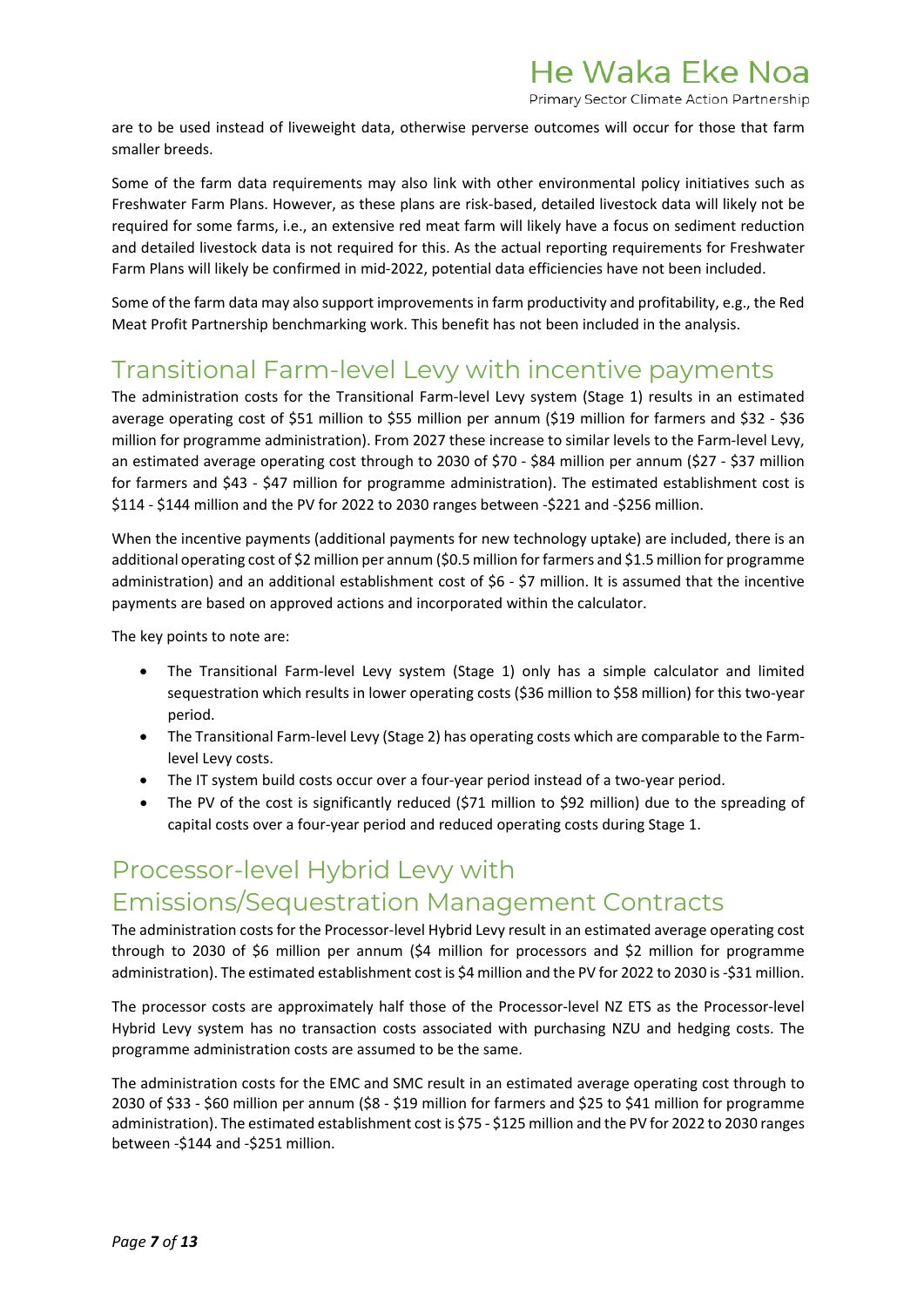Primary Sector Climate Action Partnership

Similarly, to the Farm-level Levy the programme administrator will incur costs from 2023 for the scope and build of the IT system (initially a scaled back version of the farm-level system but with the potential to transition to the full system over time); development of detailed regulations, methodologies, and guidance; hire and training of staff; and developing the EMC and SMC systems and processes. After 2025, the focus moves to the system operation including EMC and SMC application processing, audit, and compliance; noting an on-going IT build cost has also been incorporated.

Farm costs start from 2025 and consider the time and effort required to apply for an EMC and/or SMC, alongside audit costs. Two approaches to EMCs are considered: the actions-based approach is the lower cost system as the incentives received are calculated at the programme level; the benchmarking approach is more expensive as it involves detailed farm-level emissions calculations.

# <span id="page-7-0"></span>Land-based rebate

The administration costs for the Farm-level Levy with a land-based rebate result in an estimated average operating cost through to 2030 of \$72 - \$90 million per annum (\$31 - \$42 million for farmers and \$43 - \$48 million for programme administration). The estimated establishment cost is \$124 - \$150 million and the PV for 2022 to 2030 ranges between -\$314 and -\$375 million.

The additional cost is due an increase in the IT system build cost, and the development of a national land-rebate map. This is expected to be a challenging process.

Once the land-rebate map is released it is also likely that it will be disputed at farm-scale. A disputes process has been incorporated including both administrator and farmer costs. Consultant time to remap the farm and provide a report has also been included. This cost would likely be a one-off process, although provision for on-going disputes as business ownership changes occur has also been provided for.

## <span id="page-7-1"></span>Output-based rebate

The administration costs for the Farm-level Levy with land-based rebate result in an estimated average operating cost through to 2030 of \$71 - \$86 million per annum (\$30 - \$41 million for farmers and \$41 - \$45 million for programme administration). The estimated establishment cost is \$118 - \$144 million and the PV for 2022 to 2030 ranges between -\$297 and -\$353 million.

The additional cost is due a slight increase in the IT system build cost, and the increased consultant time for some sheep and beef farmers (breeding farms and graziers). This time is to advise them around how to ensure they recoup the higher emissions price faced, noting this cost may become redundant in the medium- to long-term as market knowledge improves.

The analysis does not include the introduction of a livestock traceability option; noting there are upfront costs, but also significant long-term benefits associated with this.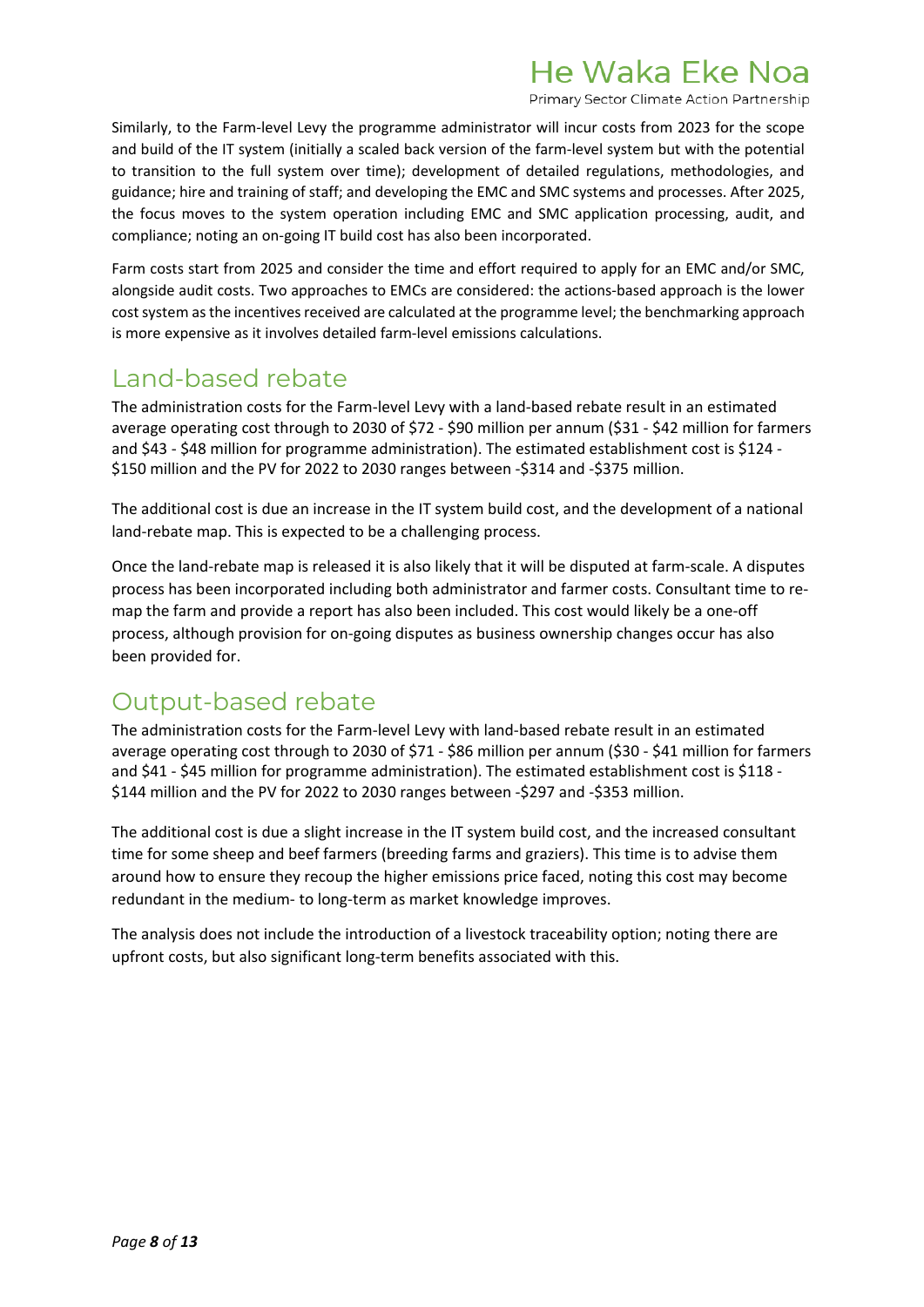# <span id="page-8-0"></span>**Appendix**

# <span id="page-8-1"></span>Processor-level NZ ETS

| <b>Pricing</b><br>system | <b>Assumptions</b>                                                      | <b>Reasoning</b>                                                                                         |
|--------------------------|-------------------------------------------------------------------------|----------------------------------------------------------------------------------------------------------|
| Processor-<br>level ETS  | Participants = 14 large; 50 small                                       | Discussion with Processors and Fertiliser<br>Manufacturers/Importers                                     |
|                          | EPA costs = $$1.6m$ establishment and<br>\$0.7m on-going                | Discussion with EPA                                                                                      |
|                          | On-going operational policy and<br>science = $15\%$ of farm-level costs | Lesser cost as no farm-level methodology                                                                 |
|                          | Processor reporting $cost = $50,000$<br>large; \$8,000 small            | Discussion with Processors                                                                               |
|                          | Carbon price = $$85/tonne CO2e$                                         | <b>Climate Change Commission predictions</b>                                                             |
|                          | Free allocation = 95%                                                   | Expected entry point for agriculture, noting<br>this will likely decrease by 1% per annum<br>there after |
|                          | Transaction cost (passing on the cost<br>to farmers) = $1.1\%$          | Discussion with Processors                                                                               |
|                          | NZU Broker fee = 0.7%                                                   | Discussion with NZU Brokers                                                                              |
|                          | Hedging fee = $4\%$ with 20% of cost<br>hedged                          | Discussion with Processors                                                                               |

# <span id="page-8-2"></span>Farm-level Levy with incentive payments

| <b>Pricing</b><br>system    | <b>Assumptions</b>                                                                      | <b>Reasoning</b>                                                                                                      |
|-----------------------------|-----------------------------------------------------------------------------------------|-----------------------------------------------------------------------------------------------------------------------|
| Farm-<br>level Levy<br>with | Participants = 23,000<br>Dairy = $11,000$<br>$\bullet$<br>Other = $12,000$<br>$\bullet$ | Reporting workstream farm definition work                                                                             |
| incentive<br>payments       | IT system costs (establishment and on-<br>going)                                        | Discussion with MPI<br>Discussion with Processors<br>Discussion with FarmIQ<br>Discussion with IT Developers/ Project |
|                             | Detailed methodology uptake:                                                            | Managers<br><b>Discussion with Dairy Processors</b>                                                                   |
|                             | Dairy = $70%$<br>$\bullet$<br>Other = $25%$<br>$\bullet$                                | Dairy and RMPP farmer segmentation<br>analysis                                                                        |
|                             | Sequestration uptake<br>Dairy = $10%$<br>$\bullet$<br>Other = $60%$<br>$\bullet$        | Dairy Processor data<br>Red Meat Sector sequestration report<br>Discussion with Farmer Reference Group                |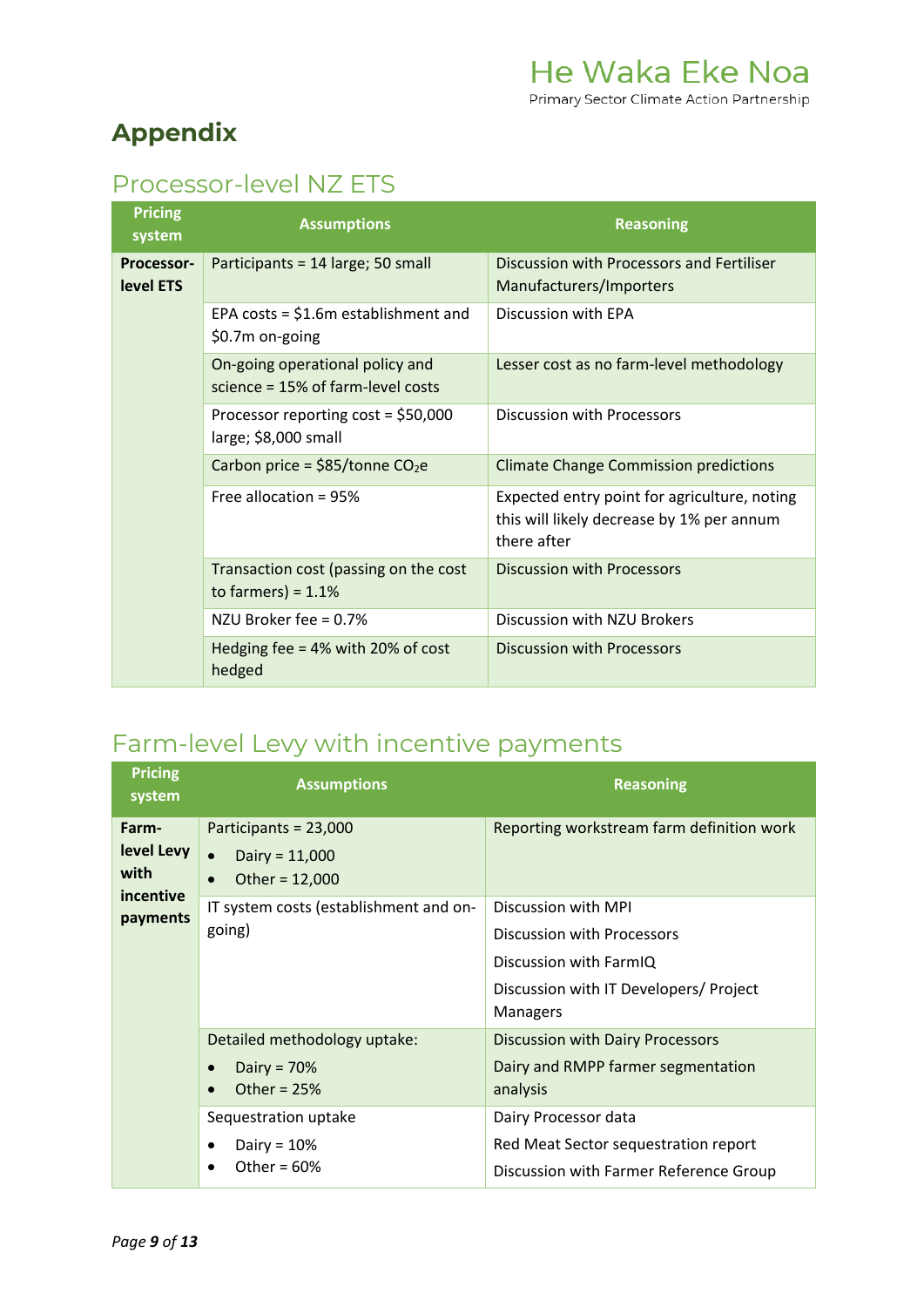Primary Sector Climate Action Partnership

| Farmer reporting initial time                                                                                                                                                                                                                                         | AgResearch methodology report                                                                                                                                    |
|-----------------------------------------------------------------------------------------------------------------------------------------------------------------------------------------------------------------------------------------------------------------------|------------------------------------------------------------------------------------------------------------------------------------------------------------------|
| Dairy $-$ Simple = 5 hours<br>$\bullet$<br>Dairy $-$ Detailed = 10 hours<br>$\bullet$<br>Other $-$ Simple = 5 hours<br>$\bullet$<br>Other - Detailed = 25 and 75<br>$\bullet$<br>hours                                                                                | Discussion with Farmer Reference Group<br><b>Discussions with Sector Groups</b><br><b>Discussions with Processors</b><br>He Waka Eke Noa Reporting Working Group |
| Incentive payments:<br>See processor-level action-based<br>$\bullet$<br>EMC assumptions and in addition<br>Uptake:<br>$\bullet$<br>No EMC for sequestration<br>$\circ$<br>Dairy = $35%$<br>$\circ$<br>Other = $20%$<br>$\Omega$<br>IT system cost = 10% of Farm-level | He Waka Eke Noa Reporting Working Group                                                                                                                          |
| Farmer reporting time efficiency gains<br>over time<br>Dairy = 10% after three years<br>$\bullet$<br>Other = 20% after three years<br>$\bullet$                                                                                                                       | Discussion with Farmer Reference Group<br><b>Discussion with Processors</b>                                                                                      |
| Farm consultant support time<br>(Detailed method only)<br>Dairy = 10% farms use 5 hours<br>$\bullet$<br>Other = 20% farms use 10 hours                                                                                                                                | <b>Discussion with Processors</b><br>Discussion with Consultants                                                                                                 |
| Compliance<br>Initial registration rate = 70%<br>No report lodged<br>$\bullet$<br>Dairy = $10%$<br>$\circ$<br>Other = $20%$<br>$\Omega$<br>Incorrect reporting<br>$\circ$ Dairy = 10%<br>Other = $30%$<br>$\circ$                                                     | Discussion with Regional Councils (consent<br>compliance and water measurement data)<br>Discussion with Processors (market<br>programme compliance data)         |
| Audit<br>Desk-top = $10%$ (4 hours)<br>٠<br>On-farm = 10% (12 hours)                                                                                                                                                                                                  | Discussion with primary sector Audit Service<br>Providers<br><b>Discussion with Processors</b>                                                                   |
| Farmer time = hourly rate based on a<br>\$120,000 pa salary                                                                                                                                                                                                           | Market data for a Farm Manager position                                                                                                                          |
| Implementation agency operational<br>costs                                                                                                                                                                                                                            | MPI data                                                                                                                                                         |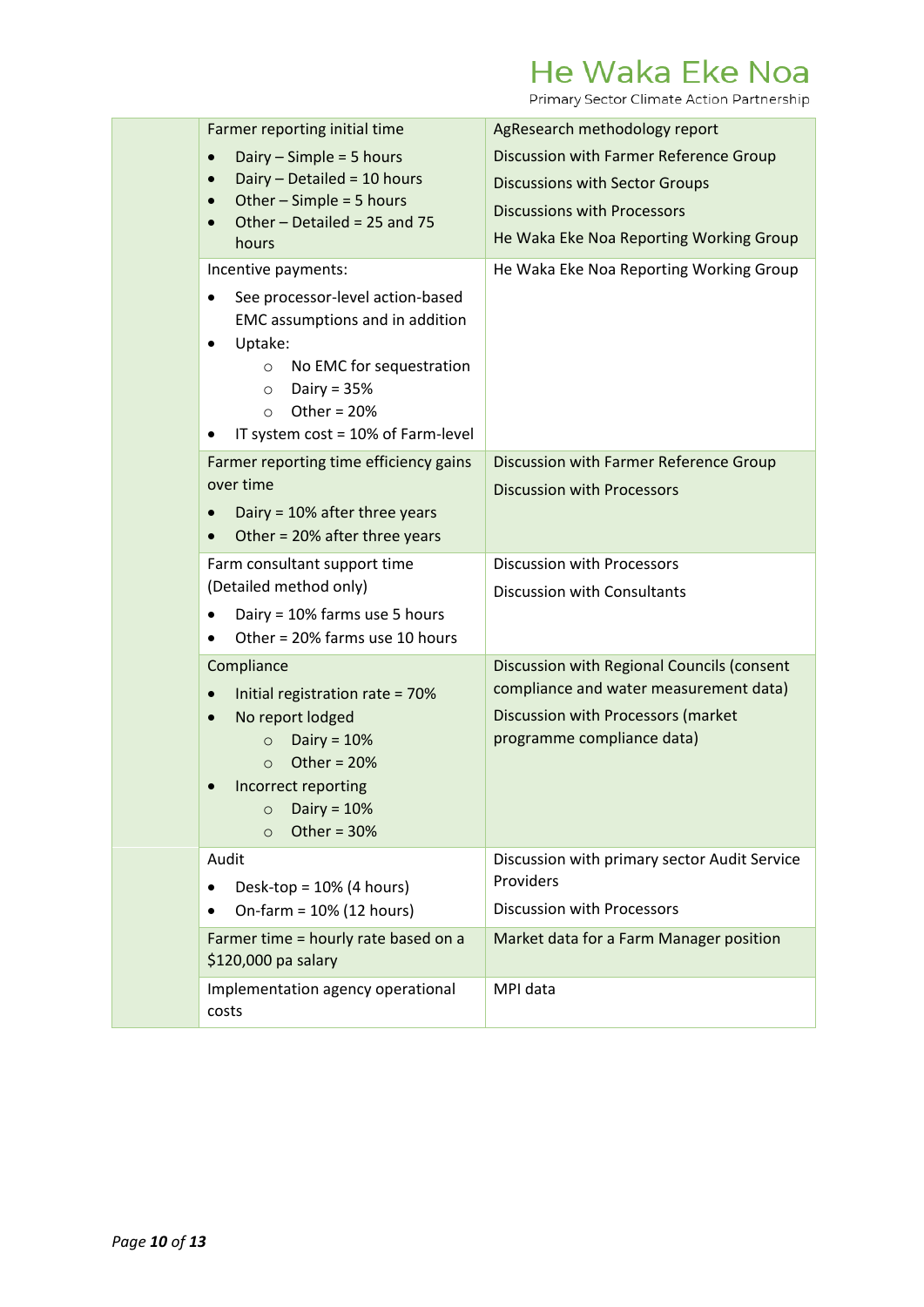## <span id="page-10-0"></span>Transitional Farm-level Levy with incentive payments

The base assumptions used in the Transitional Farm-level Levy analysis remained the same as for the Farm-level Levy analysis, with the following exceptions:

| <b>Pricing</b><br>system                 | <b>Assumptions</b>                                                                                      | <b>Reasoning</b>                                                                                                                                                                                                                                                                            |
|------------------------------------------|---------------------------------------------------------------------------------------------------------|---------------------------------------------------------------------------------------------------------------------------------------------------------------------------------------------------------------------------------------------------------------------------------------------|
| <b>Transitional</b><br><b>Farm-level</b> | Business case costs were increased<br>by \$500,000                                                      | The two-step business case process will<br>incur additional cost                                                                                                                                                                                                                            |
| Levy                                     | The IT system costs remained the<br>same but were split between Stage 1<br>and Stage 2 on a 60:40 ratio | Analysis of the IT system costs indicates<br>the system will still require significant<br>investment upfront despite the simplified<br>method and reduced sequestration<br>recognition                                                                                                      |
|                                          | The timing of the IT CAPEX and IT<br>OPEX costs were changed to reflect<br>the updated timeline         | <b>Transitional system timeline</b>                                                                                                                                                                                                                                                         |
|                                          | Only the simple calculation method<br>is available for Stage 1                                          | As per proposed transitional farm-level<br>levy system                                                                                                                                                                                                                                      |
|                                          | Sequestration uptake was reduced<br>for Stage 1 to 20% for red meat and<br>1% for dairy                 | As per proposed transitional farm-level<br>levy system<br>Estimates based on QEII, Nga Whenua<br>Rahui, Māori Reservation, and Regional<br>Council covenant data                                                                                                                            |
|                                          | Audit and verification costs<br>remained the same                                                       | The transitional compliance mechanism<br>will require similar resourcing (to provide<br>confidence to government and wider<br>stakeholders), despite a commitment from<br>sector bodies and processors, and support<br>from rural processors, to ensure farmers<br>are 'match-fit' by 2025. |

# <span id="page-10-1"></span>Processor-level Hybrid Levy with Emissions and Sequestration Management Contracts

| <b>Pricing</b><br>system                                  | <b>Assumptions</b>                                                                                                        | <b>Reasoning</b>                                                                |
|-----------------------------------------------------------|---------------------------------------------------------------------------------------------------------------------------|---------------------------------------------------------------------------------|
| Processor-<br>level Hybrid<br>Levy with<br><b>EMC</b> and | Same as Processor-level NZ ETS, but<br>in addition:<br>No NZU Brokerage fee<br>$\bullet$<br>No hedging costs<br>$\bullet$ | No market trading is required as the levy<br>is a simple pass-through mechanism |
| <b>SMC</b>                                                | Participants = 23,000<br>Dairy = $11,000$<br>Other = $12,000$<br>$\bullet$                                                | Same reasoning as farm-level<br>participants                                    |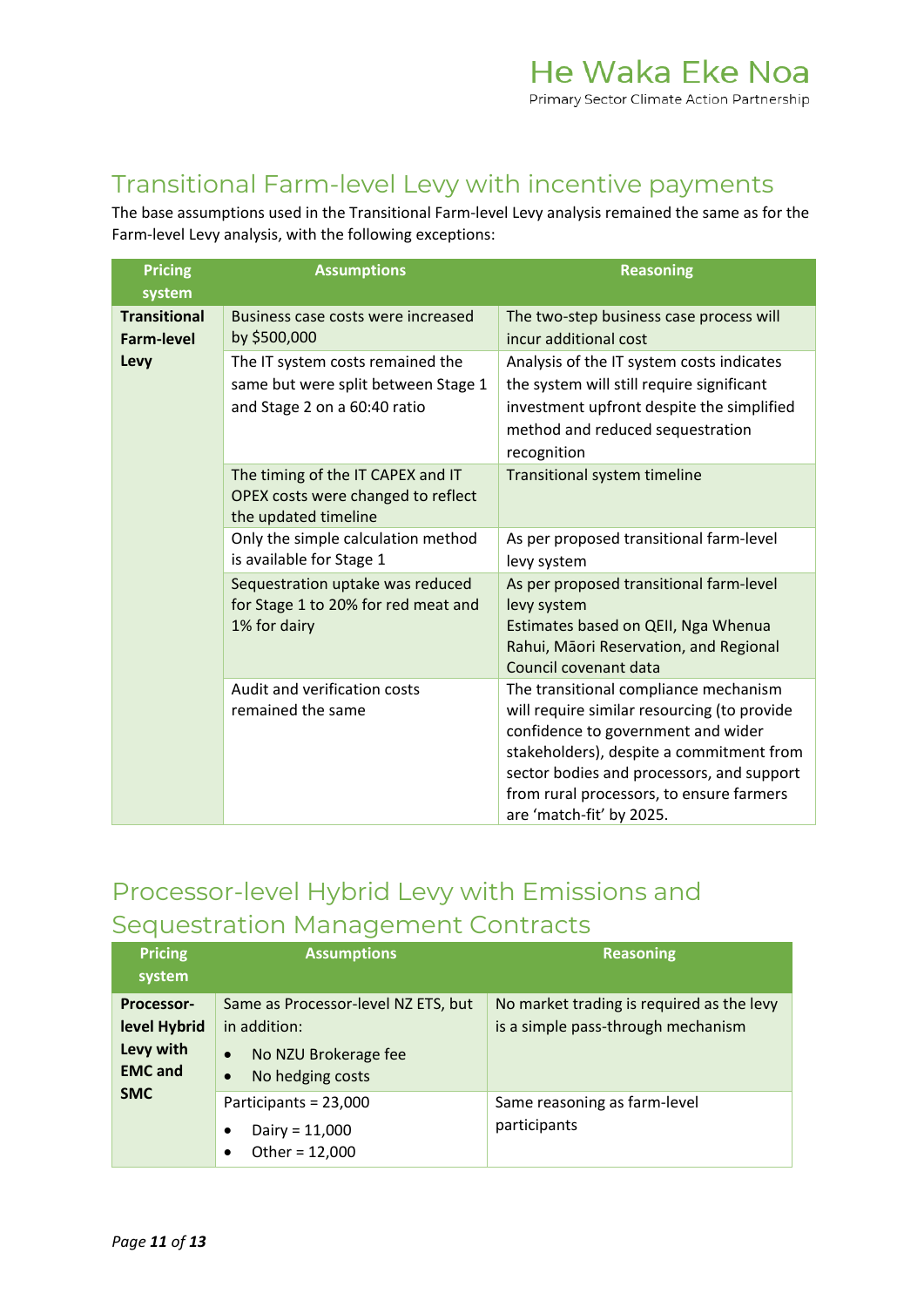Primary Sector Climate Action Partnership

| EMC IT system costs (establishment<br>and on-going)<br>Sequestration = Farm-level cost<br>$\bullet$<br>Actions-based approach = 25%<br>$\bullet$<br>of farm-level emissions method<br>cost<br>Benchmark-based approach =<br>$\bullet$<br>75% of farm-level emissions<br>method cost | Same reasoning as farm-level IT system<br>with percentage reduction applied                                                                                                                                                                              |
|-------------------------------------------------------------------------------------------------------------------------------------------------------------------------------------------------------------------------------------------------------------------------------------|----------------------------------------------------------------------------------------------------------------------------------------------------------------------------------------------------------------------------------------------------------|
| EMC Uptake = $12,500$<br>Dairy = 7,700 (70%)<br>$\bullet$<br>Other = 3,000 (25%)                                                                                                                                                                                                    | Farm-level detailed methodology uptake<br>Alignment with pan-sector level<br>modelling so comparable                                                                                                                                                     |
| <b>Sequestration Management</b><br>Contract (SMC) uptake<br>Dairy = $10%$<br>Other farms = 60%                                                                                                                                                                                      | Same reasoning as Farm-level<br>sequestration uptake                                                                                                                                                                                                     |
| Farmer SMC and EMC time<br>Dairy - Action = 4 hours<br>$\bullet$<br>Dairy - Benchmark = 16 hours<br>٠<br>Dairy - Sequestration = 4 hours<br>Other $-$ Action = 4 hours<br>٠<br>Other - Benchmark = 32 hours<br>٠<br>Other $-$ Sequestration = 4 hours                               | <b>Reporting Group</b><br>Discussion with Processors<br>The voluntary EMC approach will attract<br>innovators and early adopters that<br>already have good recording systems in<br>place                                                                 |
| Farm consultant support time<br>(Benchmark method only)<br>Dairy = 50% farms use 8 hours<br>Other = 50% farms use 16 hours<br><b>EMC Compliance</b><br>No report lodged = 5% farms                                                                                                  | <b>Discussion with Processors</b><br><b>Discussion with Consultants</b><br>Complexity of red meat versus dairy<br>farms<br>Lower non-compliance than farm-level as<br>participants have voluntarily signed up to<br>receive a reward as opposed to being |
| Incorrect reporting = 10% farms<br><b>EMC Audit</b><br>10% of EMC audited per annum<br>Desk-top = $5\%$ (4 hours)<br>On-farm = $5\%$ (12 hours)                                                                                                                                     | legislated to complete a GHG return<br>Lower audit requirement as participants<br>have signed up to receive a reward as<br>opposed to being legislated to complete<br>a GHG return                                                                       |
| Farmer time = hourly rate based on<br>a \$120,000 pa salary                                                                                                                                                                                                                         | Market data for a Farm Manager position                                                                                                                                                                                                                  |
| Implementation operational costs                                                                                                                                                                                                                                                    | MPI data                                                                                                                                                                                                                                                 |